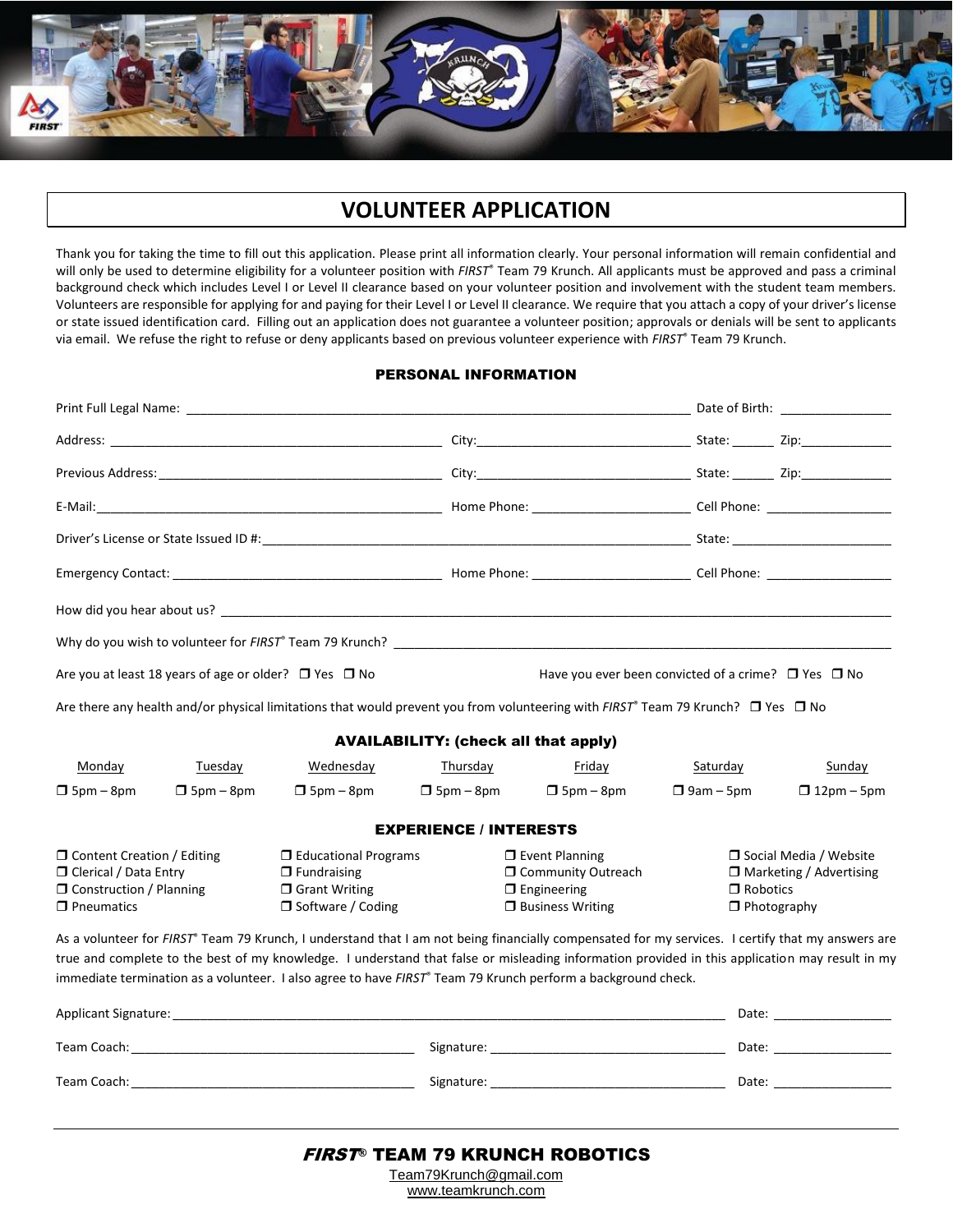# **VOLUNTEER RULES OF CONDUCT**

*FIRST*® Team 79 Krunch is doing everything we can to protect our team members, coaches, mentors, volunteers, and others. To this extent, we will be following current Center of Disease Control (CDC), health department, and *FIRST*® guidelines in order to reduce the spread of COVID-19. This will require everyone involved with FIRST® Team 79 Krunch to maintain a reasonable distance from each other, and respect one another's personal space, in order to limit the exposure to all individuals.

We will encourage all individuals to utilize appropriate face coverings to reduce the risk of exposure especially while working in close proximity to others. It is also required of everyone to either wash or sanitize their hands frequently throughout the day, especially after using the restroom, sneezing, coughing, and before and after eating meals and snacks.

If any team member, coach, mentor, or volunteer exhibits any cold symptoms, fever, or symptoms associated with COVID-19, we will require that individual to not attend meetings until 10 days once symptoms have subsided. In addition, a negative COVID-19 test is required to ensure that there is no longer a risk of exposure from that individual to others.

As a FIRST<sup>®</sup> Team 79 Krunch volunteer, I understand and agree that I am providing my services in a volunteer capacity without any expressed or implied promise of salary, compensation, or benefits. My position as a volunteer may be terminated if I do not meet my commitment in an appropriate manner, or otherwise fail to adhere to the guidelines outlined in this form.

I am expected to adhere to the following at all times while participating with *FIRST*® Team 79 Krunch as well as at all team offsite activities and events:

- Volunteer my time solely for the purpose of supporting the students and members of *FIRST*® Team 79 Krunch
- Adhere to all established policies and procedures
- Attend orientation and training classes when appropriate
- Conduct myself in a professional manner
- Wear appropriate attire (shirt, jeans or shorts, close-toed shoes, and any necessary personal protective equipment)
- Refrain from smoking, drinking alcohol, and using illegal substances
- Report any abusive behavior or misconduct witnessed at *FIRST*® Team 79 Krunch immediately to the team's coaches
- Report any injury I may sustain immediately to the team's coaches
- Refrain from entering or accessing any restricted areas
- Refrain from collecting, using, or sharing any information or data belonging to *FIRST*® Team 79 Krunch or its members for my own selfinterest, to promote my job or business, or to cause harm to *FIRST*® Team 79 Krunch or its members
- Maintain my Level I or Level II status

I agree as a *FIRST*® Team 79 Krunch volunteer, I am responsible for understanding and abiding by the information contained within the Volunteer Rules of Conduct and any subsequent form or written and/or verbal direction given to me by *FIRST*® Team 79 Krunch coaches.

| Volunteer Name: | Signature: | Date: |
|-----------------|------------|-------|
| Team Coach:     | Signature: | Date: |
| Team Coach:     | Signature: | Date: |

www.teamkrunch.com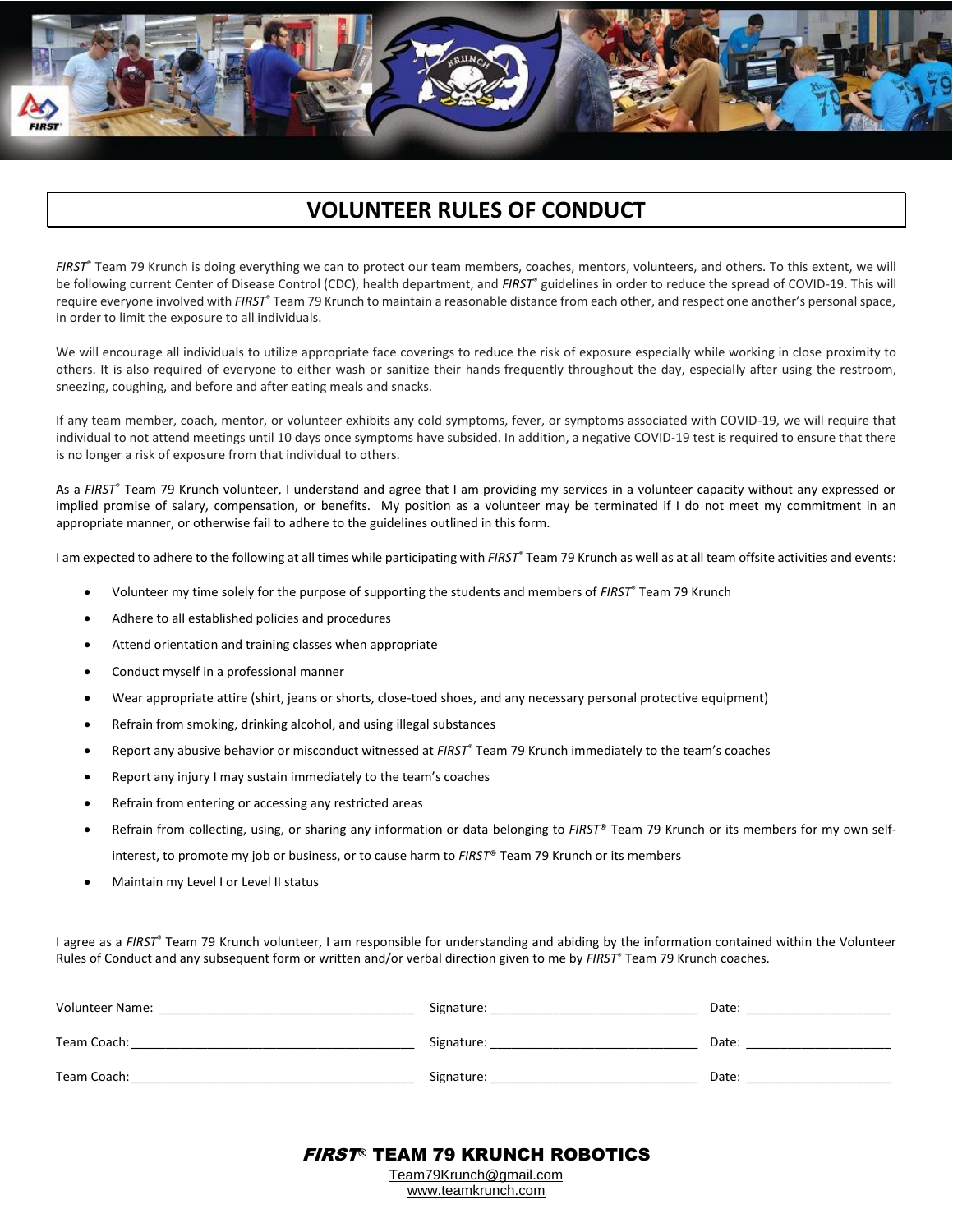

### **VOLUNTEER WAIVER OF LIABILITY & HOLD HARMLESS AGREEMENT**

In consideration for receiving permission to participate as a *FIRST*® Team 79 Krunch team volunteer, I hereby release, waive, discharge and covenant not to prosecute or sue *FIRST*® Team 79 Krunch, Honeywell Inc., Robotics Technical Education Foundation, Inc. (RTEF), the Rotary Club of East Lake Sunrise, their student team members, founding members, coaches, mentors, volunteers, sponsors, donors, partners, employees, officers, third party officers, agents, directors, assigns and successors, contractors, landlords, lessors, sub-lessors, as well as their spouses or partners, and immediate family members and heirs (hereinafter referred to as "Releasees") from any and all liability, claims, demands, actions and causes of action whatsoever arising out of or related to any loss, damage, or injury, including death, that may be sustained by me, or any of the property belonging to me, whether caused by my negligence or otherwise, while engaging in such activity or while in, on, or upon the premises where the activity is being conducted, including but not limited to offsite locations, venues, and events.

It is my express intent that this Waiver of Liability and Hold Harmless Agreement shall bind the members of my family and spouse if I am alive, and my heirs, assigns and personal representative if I am deceased, and shall be deemed as a release, waiver, discharge and covenant not to prosecute the above-named Releasees. I, for myself, my heirs, executors, administrators, and assigns hereby release, waive, discharge, and relinquish any action or causes of action, aforesaid, which may hereafter arise for me and/or for my estate, and agree that under no circumstances will I or my heirs, executors, administrators, and assigns prosecute, or present any claim for personal injury, property damage or wrongful death against *FIRST*® Team 79 Krunch and/or its Releasees.

I am fully aware of the risks involved and hazards connected with working in a shop environment, or while participating in a competition or off-site venue or event, including but not limited to the use of all power equipment, and I hereby elect to voluntarily participate in said activity with full knowledge that said activity may be hazardous to me and my property. I voluntarily assume full responsibility for any risk of loss, property damage or personal injury, including death, that may be sustained by me, or any loss or damage to property owned by me, as a result of my involvement in such activity, whether caused by my negligence or otherwise; therefore, I understand that I am responsible for obtaining and paying the cost of treatment for any injuries sustained while participating in any capacity with *FIRST*® Team 79 Krunch. As such, I am aware that I should review my personal insurance portfolio.

I agree to abide by any and all rules of *FIRST*® Team 79 Krunch while on their premises and/or at offsite venues. I also agree that if I personally cause any damage to *FIRST*® Team 79 Krunch's property or third-party property, I am fully responsible for any and all damages I have caused, including but not limited to financial reimbursement for all damages, losses, repairs, medical bills, attorney fees, court costs, etc. I further hereby agree to indemnify and hold harmless the Releasees from any loss, liability, damage or costs, including court costs and attorney fees that they may incur due to my participation in said activity, whether caused by my negligence or otherwise.

I agree that in any event that any clause or provision of this Waiver of Liability and Hold Harmless Agreement shall be held to be invalid by any court of competent jurisdiction, the invalidity of such clause or provision shall not otherwise affect the remaining provisions of this Waiver of Liability and Hold Harmless Agreement, which shall continue to be enforceable. I hereby further agree that this Waiver of Liability and Hold Harmless Agreement shall be construed in accordance with the laws of the State of Florida.

I hereby also consent to and authorize the use and reproduction by *FIRST*® Team 79 Krunch, or anyone authorized by *FIRST*® Team 79 Krunch, of any and all photographs and/or video recordings taken of me while visiting or volunteering for any purpose, without compensation. *FIRST*® Team 79 Krunch reserves the right to use these photographs or video recordings in any of its print or electronic publications, including but not limited to marketing materials, press releases, advertisements, television, radio, and social media platforms.

In signing this Waiver of Liability and Hold Harmless Agreement, I acknowledge and represent that I have read it in its entirety, understand it, and sign it voluntarily as my own free act and deed; no oral representations, statements, or inducements, apart from the foregoing written agreement, have been made; I am at least eighteen (18) years of age and fully competent; and I execute this Waiver of Liability and Hold Harmless Agreement for full, adequate and complete consideration fully intending to be bound by same. Venue for any dispute shall be within Pinellas County, Florida.

| <b>Volunteer Name:</b> | Signature: | Date: |
|------------------------|------------|-------|
| Team Coach:            | Signature: | Date: |
| Team Coach:            | Signature: | Date: |